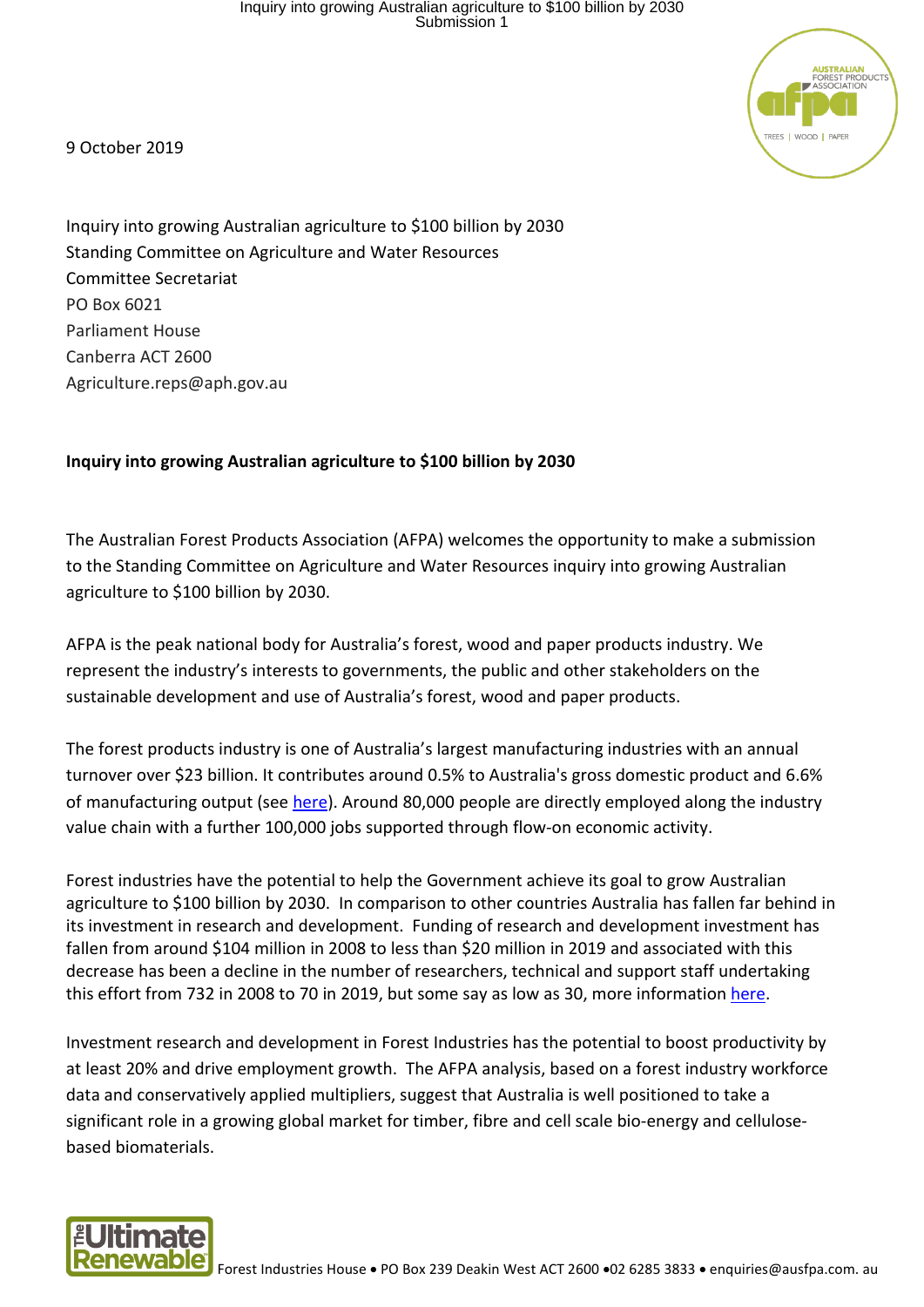## Inquiry into growing Australian agriculture to \$100 billion by 2030 Submission 1

In September 2018, the Assistant Minister for Agriculture and Water Resources Senator Colbeck released the Federal Government National Plan for forest industries "**Growing a Better Australia – A billion trees for jobs and growth'**. In the plan the Government commits to planting one billion new plantation trees however there are no policy settings for encouraging the planting of additional trees in Australia.

There is currently a \$2 Billion trade deficit in timber which results in the importation of large volumes of timber. The growing shortage of softwood plantations prevents our sawmillers from expanding to global-scale productions. Australia is currently importing more than 918,000 cubic meters a year of sawn softwood (the equivalent of 76,500 new house frames), se[e here.](http://www.agriculture.gov.au/abares/research-topics/forests/forest-economics/forest-wood-products-statistics) This is increasing construction costs and will only worsen as our population expands and our cities grow. There is a growing global demand for renewable timber, paper, cardboard and bioproducts to replace those existing products derived from fossil fuels.

In order to meet both the Government's target of 1 billion new plantation trees and the market shortfall, industry estimates that an additional 400,000 hectares of production trees, is urgently required to simply keep pace. We believe 300,000 hectares of new plantations and 100,000 hectares of new farm forestry plantings at the modest rate of 40,000 hectares per year for ten years will achieve this target, more information [here.](https://ausfpa.com.au/wp-content/uploads/2018/01/Towards-a-National-Forest-Industries-Plan-Key-Industry-Asks.pdf) According to ABARES there is 385 million hectares of agricultural land in Australia. Plantations presently occupy just 1.9 million hectares. The industry goal would see that grow to about 2.3 million hectares. Plantations cannot compete for prime agricultural land and growth will occur on marginal country.

In Australia all plantation growers are certified as sustainably managed by either the Forest Stewardship Council or Responsible Wood/PEFC or both. The demand for wood supply has never been higher and if Australia does not produce its own product it will continue to be imported. It is difficult to ensure all timber coming into Australia has been sustainably sourced and we are aware there are concerns over the sustainability and even legality of some wood supplies imported into the country.

There are regulatory barriers in place that currently prevent the growth of the plantation estate in Australia such as the existing water rule restrictions contained in the Carbon Farming Initiative (CFI) regulations negative list. This effectively exclude new forest plantation and farm forestry projects from participating in the Emissions Reduction Fund (ERF) using the existing CFI methodologies for forest plantations and farm forestry.

Climate change and emissions reduction are one of the great policy issues of our time. The Australian government has committed to reduce the nation's emissions by 26-28 per cent on 2005 levels by 2030. As Australia and the world ramp up efforts to drastically reduce emissions, our renewable forest industries can play an even greater role in Australia's transition to a greener, low-carbon emission economy.